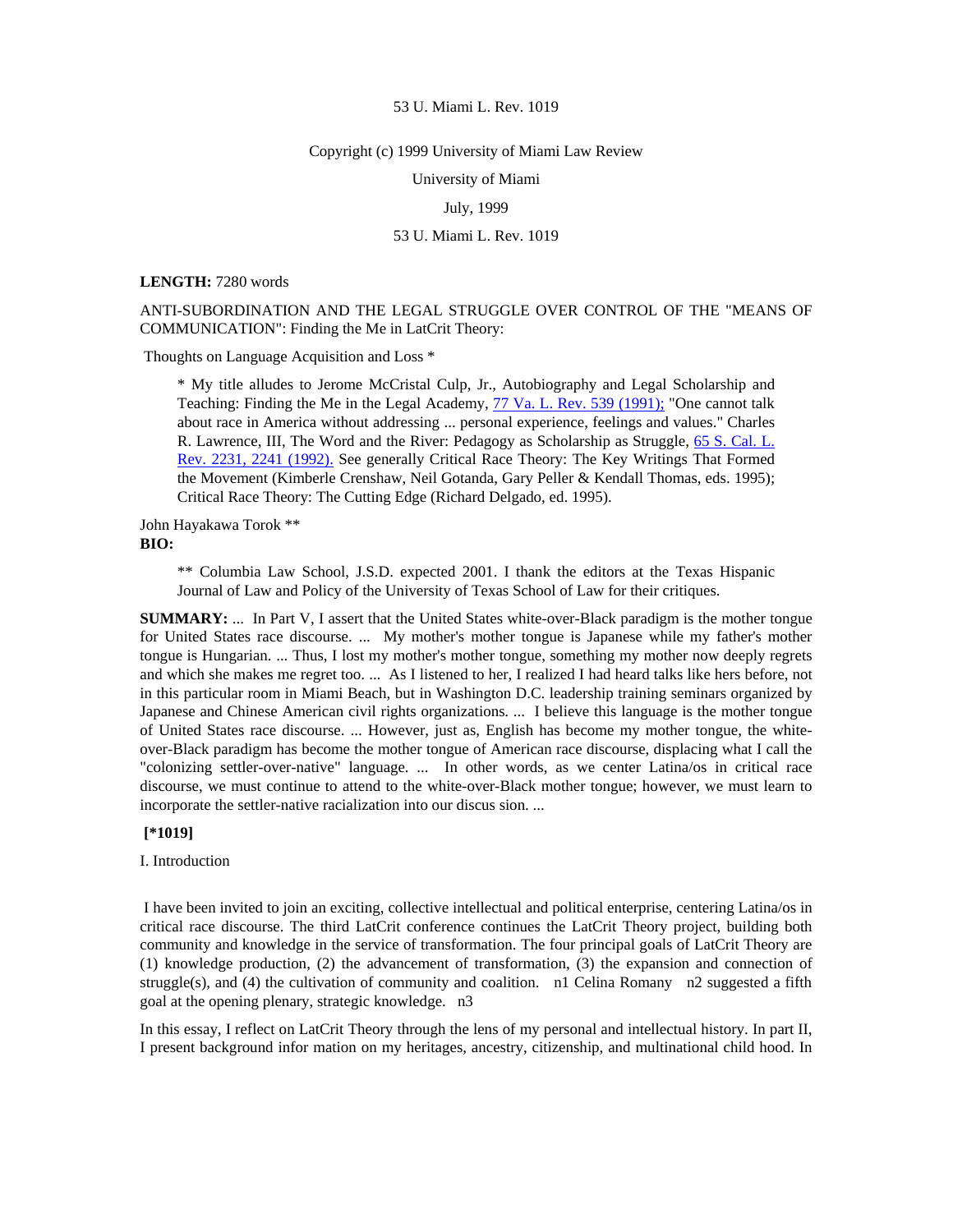Part III, I focus on the idea of language acquisition and loss by discussing how I learned or did not learn Japanese and Hungarian, and how English became my mother tongue. In Part IV, I relate language to outsider jurisprudence by discussing how the "languages" - in other words knowledge about paradigms of racial and other forms of subordi nation - that I have learned shape the intellectual communities I move within. I argue that learning many languages is necessary for sophisti [\*1020] cated and effective antisubordination work. In Part V, I assert that the United States white-over-Black n4 paradigm is the mother tongue for United States race discourse. n5 I use language as a metaphor for race paradigms, and I examine the limitations of the white-over-Black n6 lan guage for understanding Latina/o and Asian American racialization. I argue specifically that another language, which I call the "colonizing- settler-overnative" language, declined when white-over-Black became the dominant language through which racism is understood. I suggest that this buried language may help us better understand the racialization of Latina/os and Asian Americans. I conclude in Part VI by drawing out some implications of American racial history for how we understand contemporary developments in immigration-related practices and policy.

The following poem, n7 which raises questions about the complexity of identity and community, might also be a reading of the LatCrit conference:

 cultural politics n8 i have a hard time defining what my community is. i work with people to build a place for myself, a sense of home,  **[\*1021]** making a heritage festival working to gather people and i remember a story i think i read once about a na<um i>ve activist giving a rap then feeling abashed when one of the audience said "we have a word for that: colonization."

# II. Background

 I am the child of a refugee and an immigrant, born in the U.S.A. on the Fourth of July. As a non-white person, n9 I claim American-ness in a country that conflates citizenship and whiteness. n10 My mother is an immigrant from Japan, who came to the United States after marrying my father against her father's wishes. My father had arrived earlier as a refugee from Hungary, having been active in the 1956 Hungarian upris **[\*1022]** ing. n11 Despite both my parents being naturalized citizens, we left the United States when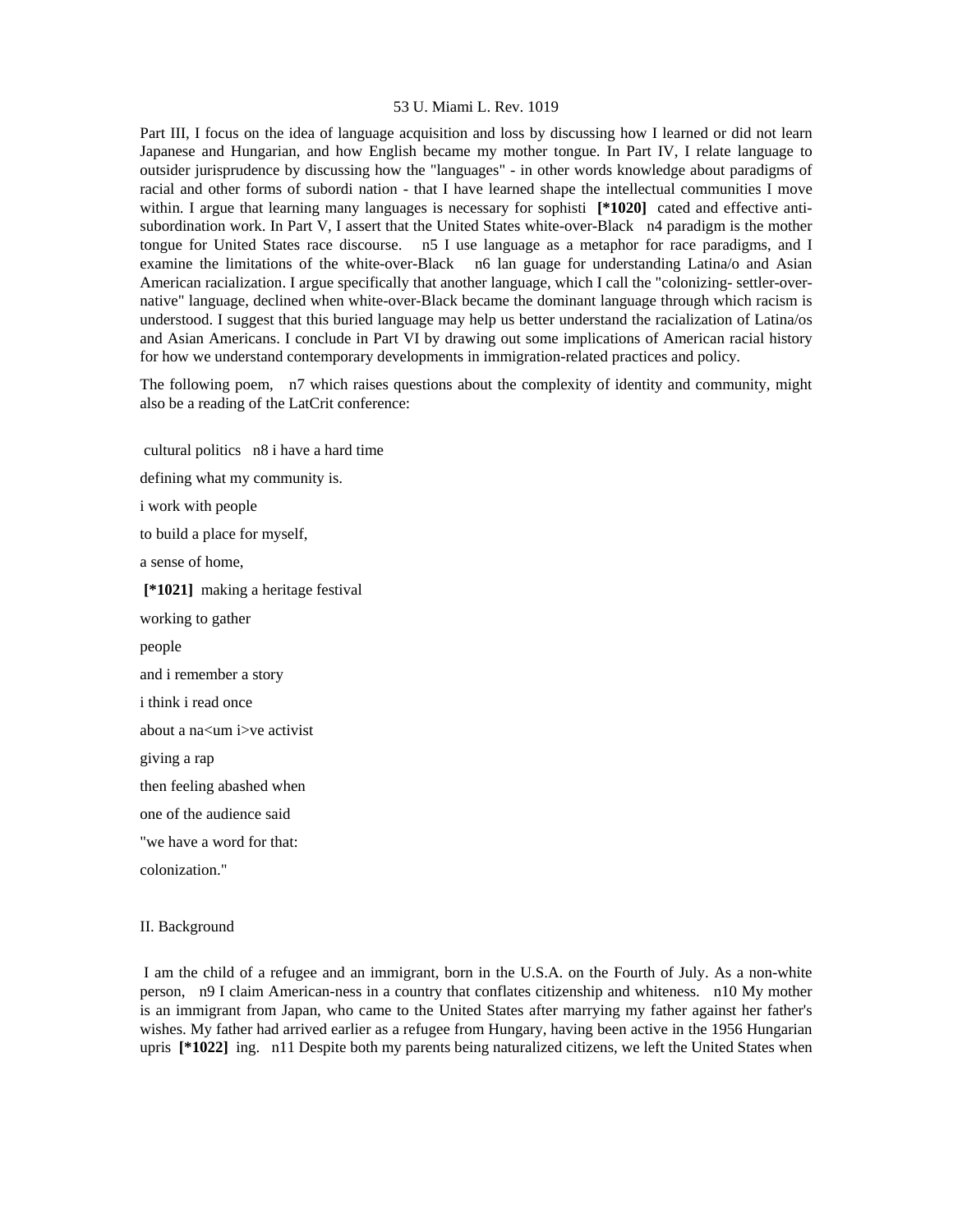I was six. I returned to my birth country at nineteen to attend college at the University of California at Santa Cruz. Although English-speaking and born here, I too consider myself in many ways an immigrant - and thus, a settler. n12

I am a child of transnational capital. My father worked for the Anglo-Dutch multinational Shell Oil from 1970 until 1981. Our family moved from one Shell location to another - we lived in England, Japan, Malaysia, and Brunei over the years. I was exposed to many languages and cultures, which eventually lead to a cosmopolitan outlook and lim ited multilingual skills. However, as a child I was so invested in learn ing, and perhaps, thereby becoming English, that I did not value the experiences or take seriously the opportunities to learn other languages.

Certain experiences in my childhood reflected the continuing leg acy of British colonialism. For example, in Brunei, I attended a summer camp for Shell children organized by the Tenth Princess Mary's Own Gurkha Rifles Regiment. Gurkha or Gorkha is a town in central Nepal on a hill overlooking the Himalayas from which British troops were recruited. n13 These soldiers gave us jungle survival and military training ostensibly to help fight the "communist guerillas," which was heady stuff for a fourteen-year old boy. In addition, I attended an "English public school" - actually a private boarding school for boys in England. I believe that the school was founded in the 1860s for the purpose of training administrators for the British colonies.

This account makes clear that my early life was a privileged one, but it was not without experiences of prejudice and discrimination. The following should be suggestive. In Sarawak (Malaysia) and Brunei, on the island of Borneo, we lived in Shell residential camps that were racially segregated based on occupational stratification - white officers and Asian men. My father was white, and my mother was Asian. As children, my sisters and I participated in the discussion between our par ents about whether the white officers' club or the Asian men's club was more "comfortable." My father was more comfortable in the white club. **[\*1023]** Another instance is that in boarding school in England, I was routinely asked, as a joke, whether I lived in a grass hut.

I recently learned that my English former guardian is now the Dep uty Director of the Bank of England. My father retired in 1998 as a United Nations civil servant based in Bangkok, Thailand. His job involved technical consulting to Asian governments on energy resources development. Both are alumni of Columbia Business School. Some believe that one objective of the United States war in Vietnam was to create a favorable investment climate for multinational corporations, including for the extraction of resources such as oil. The war's effects continue into the present:

 school assignment n14 today a man in fatigues with an uzi killed one cambodian and five vietnamese children six to eight years old in Stockton, California he just sprayed the playground with bullets killed six wounded thirty Asian kids just like that some say he said "victory"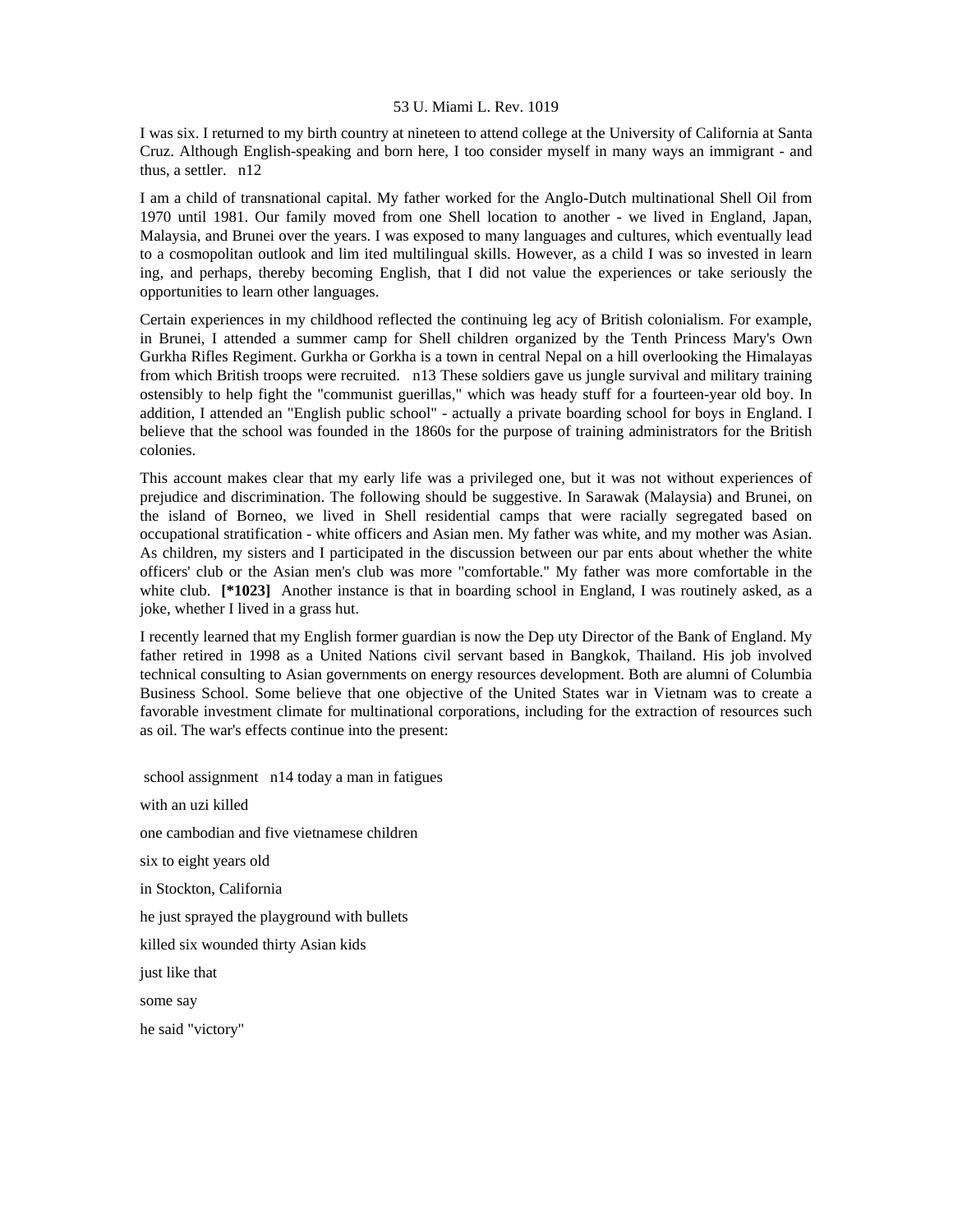before he pulled the trigger of the revolver he'd put to his right temple the police said it was not racial Koppel on Nightline failed to ask if it was racial today my child has an assignment from school write about a current event who what where when why he's scared to go to school now asks, is everybody inside yet? when he asks me why I look into his eyes and know no answer  **[\*1024]** 

 Finally, I am the child of an artist. My mother is one of four or five independent female artist-potters in a town of over four hundred potters in Bizen, Japan. She makes a wood-fired stoneware pottery called Bizenyaki, well known in Japan. This is a non-English cultural form that I have some access to. While I can appreciate her art, I am unable to speak with her in her native language.

III. Language Acquisition and Loss

 My mother's mother tongue is Japanese while my father's mother tongue is Hungarian. Japanese and Hungarian were my first languages. At an early age, my parents spoke Japanese at home. Further, while living in Hungary with my grandparents, I learned Hungarian. When I started school, my parents were determined to see me succeed in Eng lish-speaking societies; therefore, they began to speak mostly English at home. This meant my mother had to learn English too. Before college, I learned Hungarian again, with the help of a tutor, while living in Hun gary for about seven months. I studied Latin, French, German and a little Russian in grade school. I studied Japanese three times, once in grade school and twice in college, but did not acquire the language.

Thus, I lost my mother's mother tongue, something my mother now deeply regrets and which she makes me regret too. I stumble along in English when I visit Japan and am dependent upon my sister Juli's Japa nese language skills. I am unable, without help, to communicate with my grandfather, aunts, uncles and cousins because of my almost non- existent Japanese.

I suspect immigrant children often lose family and history through losing their parents' language because there is strong pressure to learn the language of their new country. In some cases, such as the late nine teenth and early twentieth century placement of Native American chil dren, who of course were the children of conquered peoples, not immigrants, in Christian boarding schools designed to teach Anglo-American settler language, culture, and religion, n15 the disassociation from their native language, family and culture was intended. My par ents, presumably like many other immigrant parents, desired to see their child succeed in English-speaking societies. This combined with the intolerance I experienced from school peers for linguistic difference made me escape learning my parents' native languages. Through learn ing the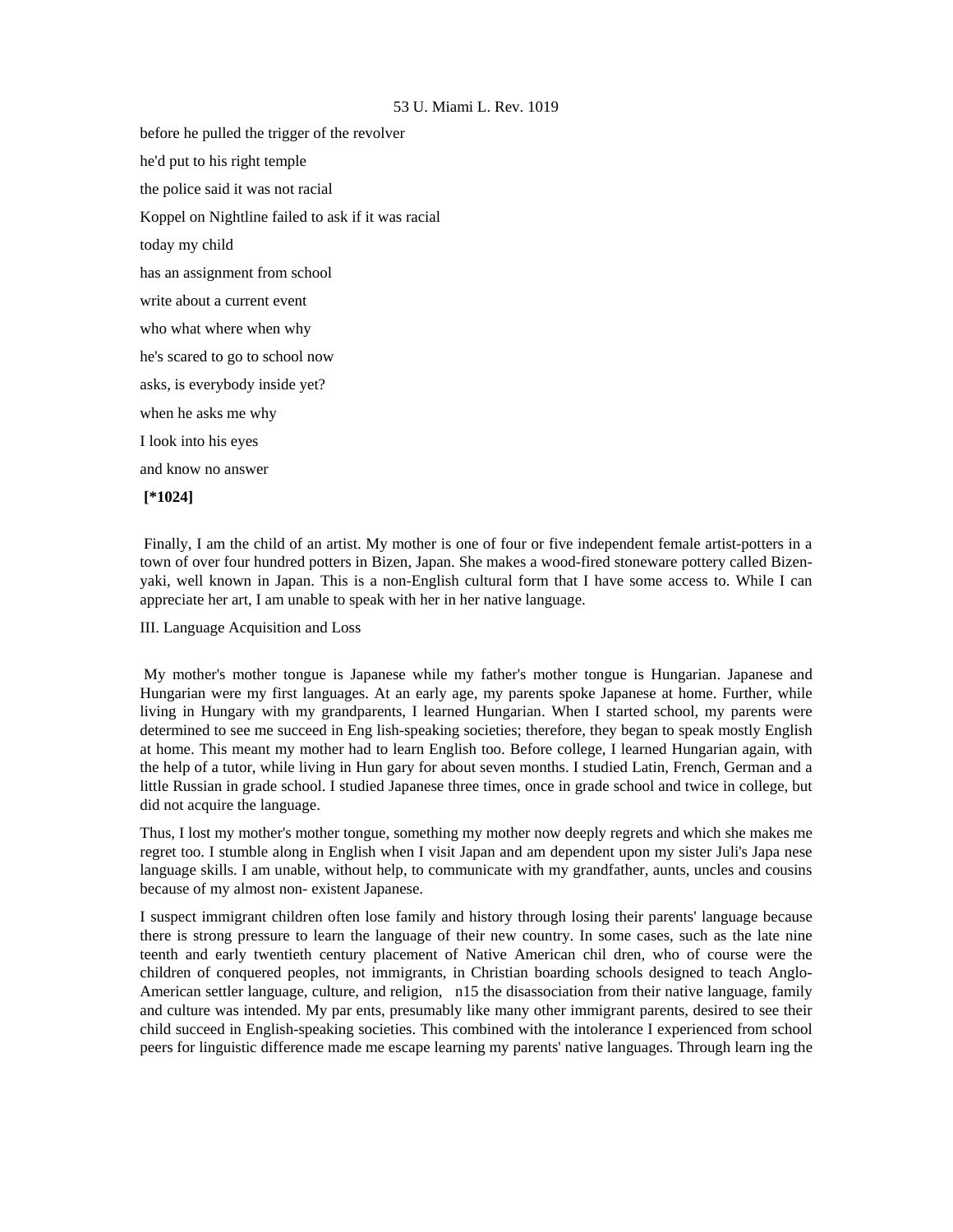English language, I became an insider in an English-speaking society. Persons who do not speak English, where English is the domi **[\*1025]** nant language, are outsiders to the extent that society does not provide translation and interpretation services on demand. The pressure of Eng lish-language conformity made me lose my mother's language, and broke my connection to my maternal relatives and their culture. I thus became an outsider in my mother's family.

# IV. Language and Outsider Jurisprudence

 Early in the LatCrit III conference, Paulette Caldwell n16 asks what may be the other question n17 to this gathering. What are we saying when we say we are outsiders? Are we not really, in some sense, insiders? n18 I am both an insider and outsider at the LatCrit Conference - an outsider as a graduate student and first-time LatCrit conference participant and an insider because I know many other participants from my participation in the Critical Race Theory movement. LatCrit, at first glance, is a confer ence for Latina/o law professors. I am not Latina/o, although I could be. n19 Nor am I a law professor. n20

I was invited, however, to join the community of critical race schol ars n21 some time ago, and that community brings me to this conference **[\*1026]** and draws me to law teaching. Through this community and my read ing, I have acquired some ease with critical legal discourse. I have learned the language. In our work against subordination, we need care ful description and analysis, but I wonder about that language. I live with a philosophy professor n22 whose training is continental philosophy. Critical legal scholars often draw upon translated continental philoso phers's work. Thus, many of the words I use, that seemed familiar, are suddenly foreign.

As I see it, the purpose of anti-subordination legal theory is to artic ulate justice and related legal claims through attention to the experience and perspectives of subordinated persons, communities and peoples. n23 LatCrit Theory continues that enterprise, along with the Queer Legal Theory, Feminist Legal Theory, and Critical Race Theory movements in legal scholarship. Whether we call these Outsider Jurisprudence or Per spective Jurisprudence, the fundamental objective of all these move ments is the same - advancing human liberation. Careful attention to the exclusions in our discourse inevitably results in the articulation of further and deeper critiques. As I understand it, LatCrit Theory arises in part out of a critique of Critical Race Theory as experienced by Latina/o participants in the Seventh Annual CRT Workshop, which was held in 1995 in Philadelphia.

Mari Matsuda has urged us to embrace an ethical commitment to learn about and address subordination - to look to the bottom. n24 She conceptualized outsider jurisprudence: Outsiders are "women, people of color, poor people, gays and lesbians, indigenous Americans, and other oppressed people who have suffered historical under-representation and silencing in law schools." n25 She uses the term to avoid using 'minority,' because outsiders collectively are the numerical majority. It is "not intended to deny the need for separate consideration of the circum stances of each group. It is a semantic convenience used here to discuss the need for epistemological inclusion of the views of many dominated groups." n26 Outsider jurisprudence has been critiqued. n27

 **[\*1027]** One agenda of this LatCrit Conference is to relate outsider jurispru dence to national public policy. Therefore, Maria Echaveste, a Latina, of the White House Office of Public Liaison, n28 was invited to speak about the President's Initiative on Race and White House policy formu lation on bilingual education. As I listened to her, I realized I had heard talks like hers before, not in this particular room in Miami Beach, n29 but in Washington D.C. leadership training seminars organized by Japanese and Chinese American civil rights organizations. n30 Talking with us, she gave us an illusion of access, allowed us to genuflect to power and to become insiders in the language of policy in and through her talk. Ms. Echaveste herself seemingly cares about the Latina/o condition. n31 She attends and may speak at White House meetings; her inclusion makes it seem like we are represented.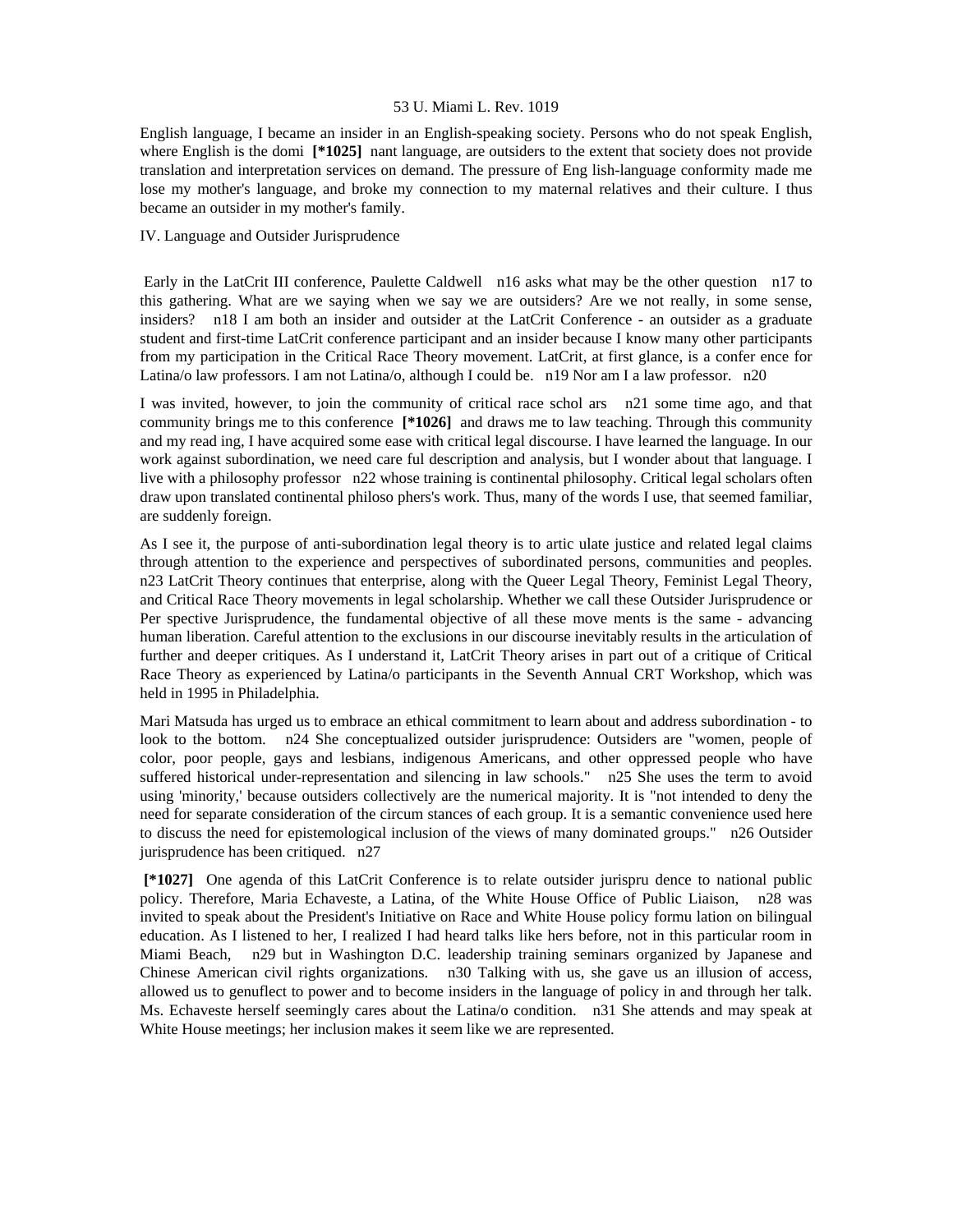Learning the language of public policy may help us to participate in formulating policy. Learning the language of Critical Race Theory helped me become an insider in the community of critical race scholars. Learning the language of American race relations - the white-over- Black paradigm - helped me to function in the context of anti-racist politics. However, language also limits understanding.

# V. American Race Theory and LatCrit Theory

 A language acquisition project I have sustained is the white-over- **[\*1028]** Black paradigm within the United States. When I studied race n32 the focus in most of my coursework was white racism and Black subordina tion. Often, the experiences of Native Americans, Latina/os and Asian Americans were invisible. I thus learned the American language of race is the white-over-Black paradigm. I believe this language is the mother tongue of United States race discourse. n33

However, just as, English has become my mother tongue, the white-over-Black paradigm has become the mother tongue of American race discourse, displacing what I call the "colonizing settler-over-native" language. n34 I mean by this the set of understandings developed by Euro pean settlers and their descendants about "Indians" in North America during the seventeenth through nineteenth centuries. n35 This paradigm explains: (1) the ideas that supported the dispossession, slaughter, and removal of indigenous peoples, (2) how those ideas changed over time, and (3) how those ideas were embedded in American law and culture. The work on articulating this paradigm has begun in Critical Race Theory. n36

 **[\*1029]** My post-secondary schools made the white-over-Black language available to those who chose to learn it, and also permitted study of other non-whites. n37 I read widely in Asian American history in college and then law school. In this way, I became bilingual in my knowledge of African American and Asian American subordination. I continued to read in these areas, and then expanded my reading to include Latina/o and Native American subordination in and through law. Parsing racial subordination in its full complexity requires multilingual knowledge. n38 As a critical race scholar and legal historian, given my limited multil ingualism, I try to avoid making over-broad claims. n39

To understand race in America we need both the white-over-Black language and the settler-over-native language. As I show below, the settler-over-native language is necessary, but neither language alone has vocabulary adequate to describe Latina/o and Asian subordination in American law and culture. Latina/o and Asian American subordination derived in part from the legal ideas and practices developed in the subor dination of Indians. n40 There are four analogies n41 to settler treatment of North American indigenous peoples - (1) wars of conquest followed by treaty-making, n42 (2) failures of treaty enforcement, n43 (3) forced removal **[\*1030]** and concentration in reservations/camps, n44 and (4) forced cultural - including linguistic - assimilation. n45

First, Native Americans were deprived of land by treaty on numer ous occasions after wars of conquest. n46 Latina/o and Asian land similarly came into the possession of the United States through the Treaty of Guadalupe-Hidalgo after the Mexican-American War in 1848 n47 and through the Treaty of Paris in 1898. n48 Second, although the treaties often contained guarantees of certain rights to the conquered peoples, those guarantees generally were honored in the breach. n49 Third, forced removal and mass imprisonment of peoples and populations affected both Native Americans and Asian Americans. n50 Finally, conquered peo ples and populations and their children were often required to learn English.

The education of Native American children was a colonizing mech anism because the children became alienated from their native languages and cultures and thus susceptible to guidance and control by the coloniz ers. n51 The educational program ideal emphasized speaking only English in sexually segregated boarding schools distant enough from the chil dren's parents to ensure that the parent's cultural and linguistic influ ences would not subvert the educational mission. n52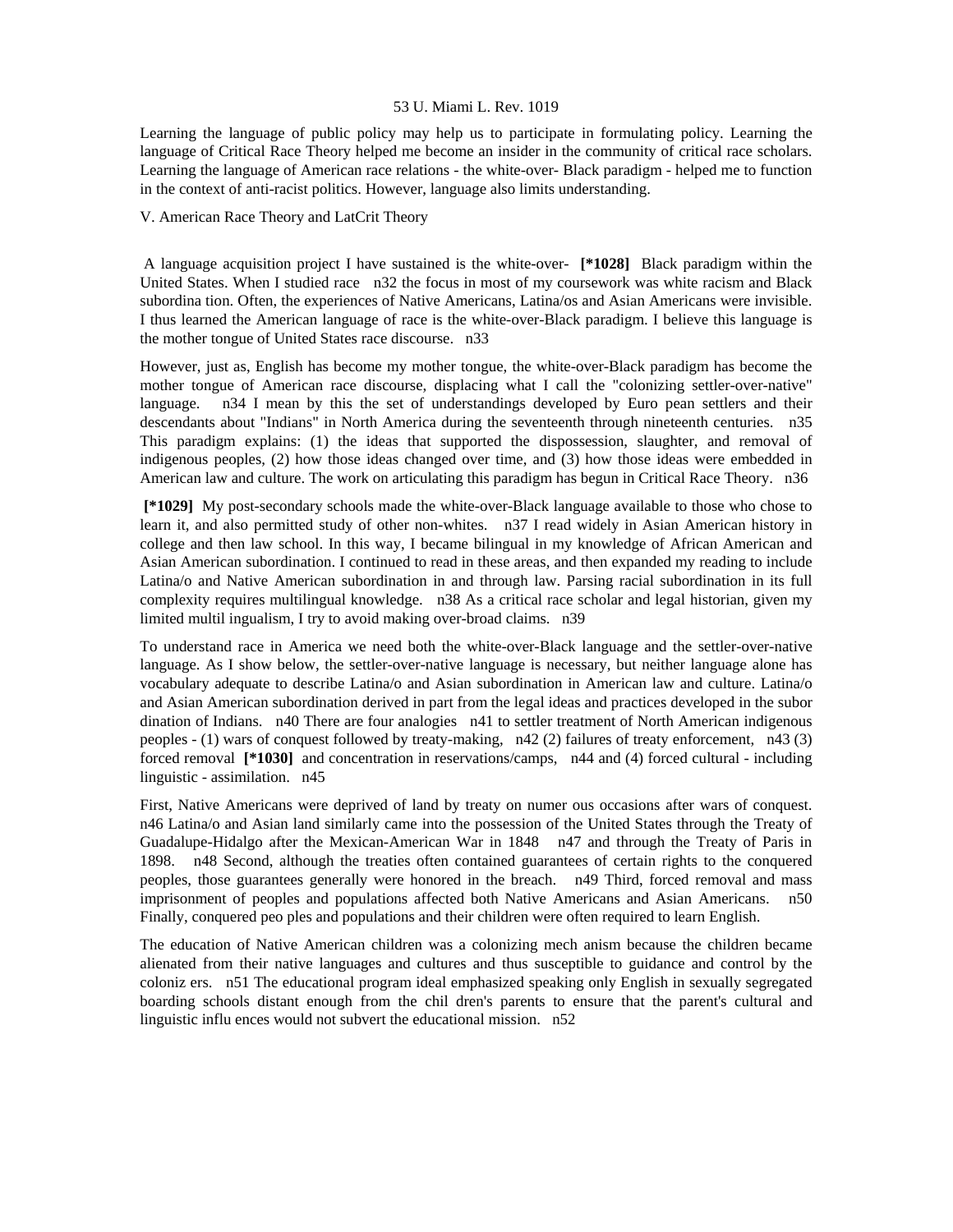While the white-over-Black paradigm does not emphasize these instances in its discussion of race, it nonetheless remains significant to understanding Latina/o and Asian American racialization. For example, the questions of color hierarchy and its relationship to the control of **[\*1031]** enslaved persons or non-free labor are analyzed in the white-over-Black paradigm. Those analyses may provide insights, for example, into color hierarchy among Latina/os and Asians. A further benefit of the white- over-Black paradigm is, however, that it helps ensure a necessary focus on white supremacist ideology in both race critique and anti-racist politics. n53

One insight LatCrit Theory may bring to the white-over-Black par adigm is that discussions of Black politics often do not disaggregate American Blacks from immigrants and refugees from Haiti, Cuba, Jamaica, or other places in the Caribbean or Central and South America, many of whom are of African descent. Such immigrants and refugees face issues around linguistic and cultural assimilation comparable to those faced by Asian and Latina/o refugees and immigrants compounded by color hierarchies. Thus, the white-over-Black paradigm arguably misses ethnicity for some African descent migrants.

The white-over-Black and settler-over-native languages developed concurrently because European settlement and African enslavement and Indian de-territorialization occurred simultaneously in the colonies, and then the United States. n54 The colonial era Black and Indian languages preceded the development of scientific racism. n55 With the development of scientific racism in the nineteenth century, white-over-Black grew in salience. n56 At the end of the nineteenth century, with the end of wars of conquest against Indians, historian Frederick Jackson Turner articulated his thesis that the frontier experience had a lasting, permanent impact on American character and society. n57

Thereafter, I believe the need for the settler-over-native language for understanding race and justifying the subordination of Native Ameri cans declined in the domestic context. Interestingly, the century's end also saw the Spanish-American war, which involved the Philippines, inaugurated a series of twentieth century American wars in the Carib bean and Central America, as well as in Asia - against Japan, Korea and Vietnam. Unlike the American wars against Indians and Mexicans in **[\*1032]** what became the continental United States, the wars in Asia did not result in European settlement and Asian de-territorialization.

Historian Vincent Harding wrote, the "historic sufferings of our [Black] foreparents and the coming life of our children demand that we make sober estimations of the possible directions of a society which has produced the near decimation of the native population of this land, atom ized tens of thousands of Japanese, and destroyed a massive portion of Indochina and its population." n58 It is worth remembering that Dr. W.E.B. DuBois chose the word "Colored," over "Afro-American" or "Negro," when naming the National Association for the Advancement of Colored People ("NAACP") to proclaim the NAACP's "intention to promote the interests of dark-skinned people everywhere[.]" n59

LatCrit Theory argues that we must center Latina/os in critical race theory because the white-over-Black language marginalizes Latina/o racialization. I argue here that the settler-over-native racialization lan guage, lost when white-over-Black became the mother tongue, may have much to tell us about both Latina/o and Asian American racialization. In other words, as we center Latina/os in critical race discourse, we must continue to attend to the white-over-Black mother tongue; however, we must learn to incorporate the settler-native racialization into our discus sion. Therefore, when we speak of and learn about and work against subordination, let us learn and speak many tongues.

The more limited our understanding of the problem - racism and its intersection with other forms of subordination - the likelier it is that our anti-subordination strategies both domestically and internationally will be inadequate. Mari Matsuda observes that the way to understand "the interconnection of all forms of subordination is through a method I call "ask the other question." When [we] see something that looks racist, [we should] ask, "Where is the patriarchy in this?" When [we] see something that looks sexist, [we should] ask, "Where is the heterosexism in this?" When we see something that looks homophobic, [we should] ask, "Where are the class interests in this?"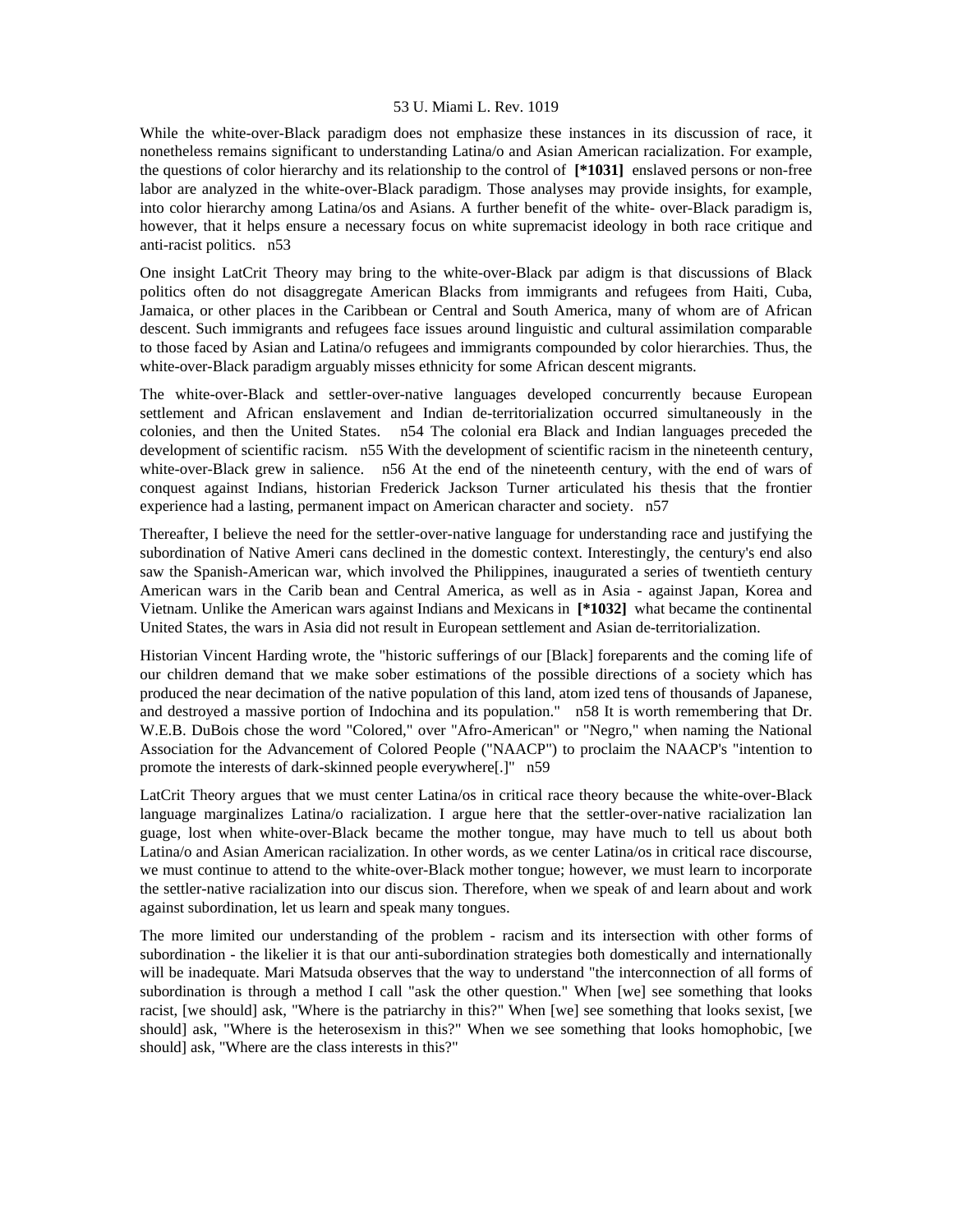"Working in coalition forces us to look for both the obvious and non-obvious relationships of domination, helping us to realize that no form of subordination ever stands alone." n60 A multilingual understand ing of subordination, or - to use another Mari Matsuda concept, articu lated at the first National Women of Color and the Law Conference, **[\*1033]** multiple consciousness as jurisprudential method n61 - is required for effective anti-subordination work. This principle applies not only to gender, sexuality and class intersectionalities, but also to the interaction among the racialization processes of the groups now called Native American, African American, Asian American, and Latino/a.

V. Conclusion

 "Like slavery, conquest tested the ideals of the United States. Con quest deeply affected both the conqueror and the conquered, just as slavery shaped slaveholder and slave. Both historical experiences left deep imprints on particular regions and the nation at large. The leg acy of slavery and the legacy of conquest endure, shaping events in our own time." n62

 I hope this essay helps promote the progressive internationalism n63 that Anthony Farley's n64 remarks directed us towards. Europeans colo nized indigenous peoples in the Americas, Asia, and Africa. The fol lowing poem may help us be clear in our anti-subordination work. n65

 rice n66 rice au naturel is brown  **[\*1034]** hulled and polished it is white. did you know when they introduced white rice in Asia hundreds of thousands died of malnutrition?

 Laura Gomez n67 remarked n68 that we need to examine, within Chi cana/o identity, the hatred of the Indian-ness and African-ness in our selves. This would be valuable at the personal, historical, and cultural levels not only for its own sake, but also because it opens a window into race both in the United States n69 and in the Other Americas. n70 These Americas are the source of much contemporary migration. n71 At least in this century, migration to the United States Central and South America, and from the Caribbean and from Asia, may at least partly be attributed to the effects of American foreign policy on those peoples and areas. That most of these immigrants are non-white is, I believe, connected to the change in immigration law towards more restriction and the increas ingly harsh enforcement of the law. n72

We do well to remember the reasons why people migrate, as the following poem reflects: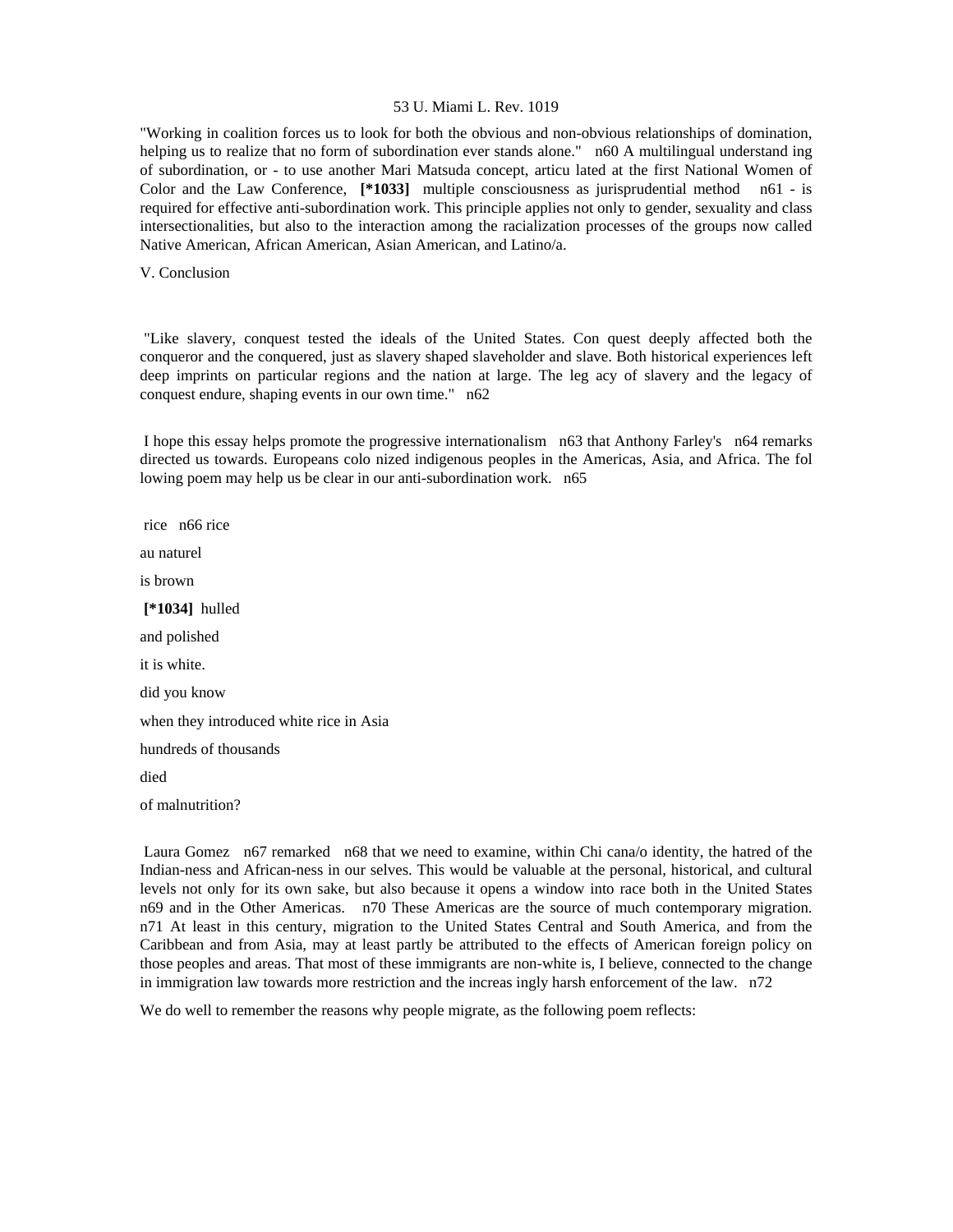exile n73 exile is when your brothers  **[\*1035]** and friends are not there any longer because they died in the war exile is when home is not home any longer when you know if you go back you'll die in the war

 Describing the Black scholar's vocation in 1974, Vincent Harding wrote that our calling requires us "to speak truth to our people, to speak truth about our people, to speak truth about our enemy - so that black men, women and children may build beyond the banal, dangerous chaos of the American spirit, towards a new time." n74 As colonized peoples cannot honestly be studied in isolation from their colonizers, he encouraged the production of "precise, carefully documented studies of the educational, political, economic, military, and cultural systems of white oppression." n75 He recognized, finally, that becoming "personally involved in the concrete, active struggle for liberation, entering deeply into its life, and opening our own lives to its risks, is, of course, the most unrespectable aspect of the vocation[.]" n76 It is "not enough for people to be angry - the supreme task is to organize and unite people so that their anger becomes a transforming force." n77

A multilingual approach to race allows us to see that the movement to restriction and strict enforcement in contemporary immigration law and policy is connected to American racism. n78 The white-over-Black language gives us some, but not enough, vocabulary to understand a political and cultural climate that permits the routine denial of human rights n79 to non-white, undocumented persons coming into the United **[\*1036]** States. Indian conquest and resettlement and extermination, n80 Latina/o conquest, Asian exclusion, as well as African enslavement and subordi nation should frame our reading of contemporary developments in the immigration arena.

White supremacy was established as an organizing principle for the American settler colonial state through a violent historical process. Understanding how that principle developed and is maintained helps put contemporary immigration-related human rights abuses in their proper context. If cultural, linguistic and racial diversity, rather than white supremacy, were central to American national identity, there would be no need for immigration restriction, English Only movements, and the violence at the border.

# **FOOTNOTE-1:**

n1. Francisco Valdez, Under Construction: LatCrit Consciousness, Community and Theory, [85](http://www.lexis.com/research/xlink?searchtype=get&search=85%20Calif.%20L.%20Rev.%201087,at%201093)  [Cal. L. Rev. 1087, 1093-94 \(1997\)](http://www.lexis.com/research/xlink?searchtype=get&search=85%20Calif.%20L.%20Rev.%201087,at%201093)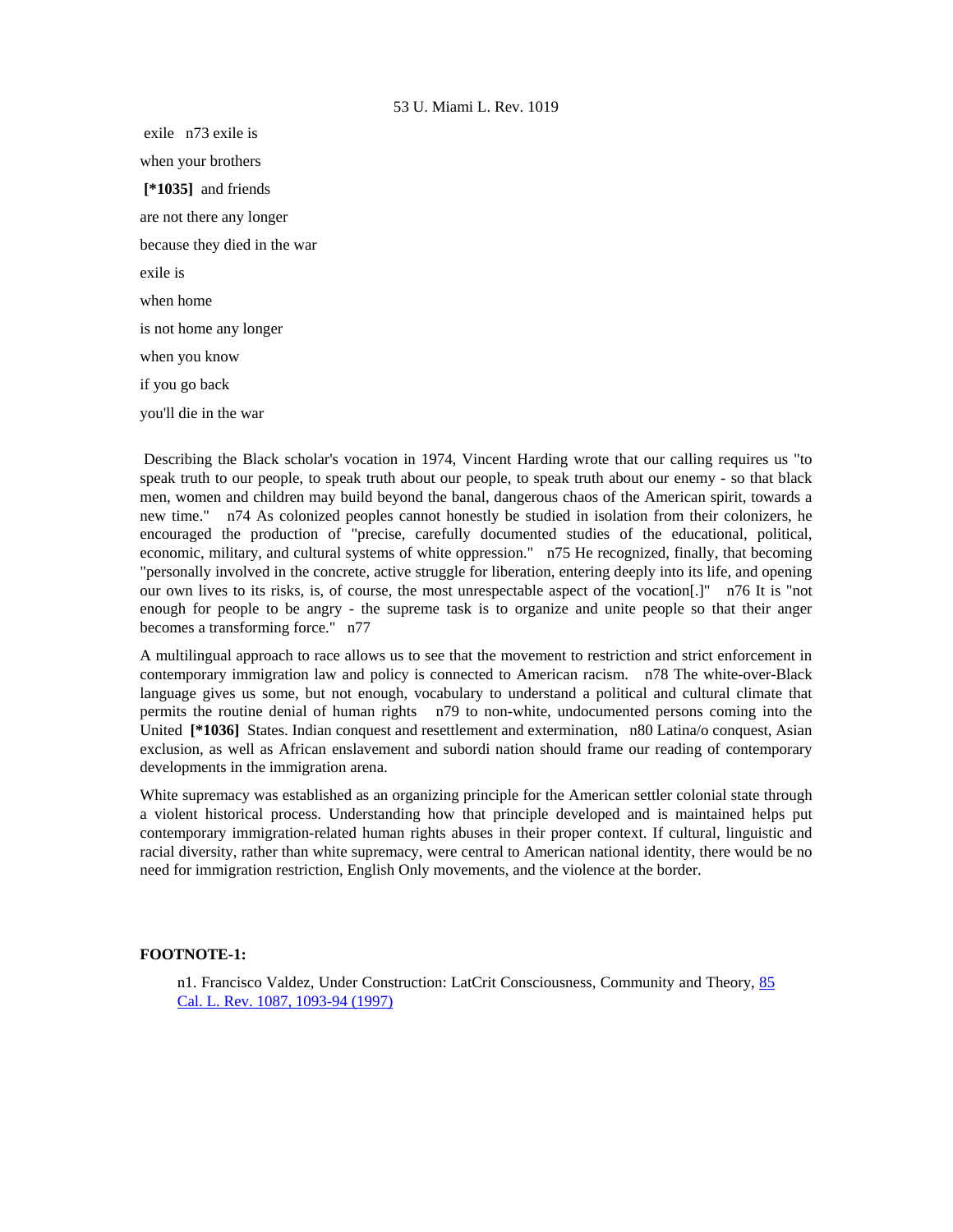n2. Professor of Law, C.U.N.Y. Law School. I submitted the poems included in this essay as part of my paper for her Jurisprudence class at C.U.N.Y. law school. All poems Copyright John Hayakawa Torok © 1989. All rights reserved.

n3. By this I understood her to mean knowledge about relations of racial and gender power at law schools with the purpose of intervening to support Latina/os in law teaching when necessary to either maintain continued Latina/o presence, to improve representation, or to advance individual careers.

n4. Winthrop D. Jordan, White over Black: American Attitudes Towards the Negro 1550-1812 (1968, 1971 reprint). I use "White over Black" to allude to Jordan's germinal historical work. For some years, I have wondered whether to use "ovular" instead of "seminal" in discussing foundational work in a field, and I am grateful to Professor Adrienne Davis of American University - Washington College of Law for the "germinal" formulation.

n5. Viewing "race in the United States only through a binary lens is an imperfect analytical tool ... [but] it may be unwise to totally abandon the Black-White paradigm." Taunya Lovell Banks, Both Edges of the Margin: Blacks and Asians in Mississippi Masala, Barriers to Coalition Building, [5 Asian L. J. 7, 39 \(1998\)](http://www.lexis.com/research/xlink?searchtype=get&search=5%20Asian%20L.J.%207,at%2039) (emphasis in original). While Banks says it may be unwise, I believe it is unwise.

n6. I capitalize the word "Black" because I share the view that "Blacks, like Asians, Latinos, and other "minorities," constitute a specific cultural group and, as such, require denotation as a proper noun." Cheryl I. Harris, Whiteness as Property, [106 Harv. L. Rev. 1707, 1710 n. 3](http://www.lexis.com/research/xlink?searchtype=get&search=106%20Harv.%20L.%20Rev.%201707,at%201710)  [\(1993\)](http://www.lexis.com/research/xlink?searchtype=get&search=106%20Harv.%20L.%20Rev.%201707,at%201710) (citing Kimberle Crenshaw, Race, Reform, and Retrenchment: Transformation and Legitimation in Anti-Discrimination Law, [101 Harv. L. Rev. 1331, 1332 n. 2 \(1988\)\).](http://www.lexis.com/research/xlink?searchtype=get&search=101%20Harv.%20L.%20Rev.%201331,at%201332) Accord, Neil Gotanda, A Critique of "Our Constitution is Color-Blind", [44 Stan. L. Rev. 1, 4 n. 12](http://www.lexis.com/research/xlink?searchtype=get&search=44%20Stan.%20L.%20Rev.%201,at%204)  [\(1991\).](http://www.lexis.com/research/xlink?searchtype=get&search=44%20Stan.%20L.%20Rev.%201,at%204)

n7. Professor Linda Greene, in her review of Patricia Williams, The Alchemy of Race and Rights: Diary of a Law Professor (1991), notes that "to illuminate the oppressive effects of fundamental jurisprudential forces, Williams moves beyond conventional legal and scholarly techniques[.]" Linda Greene, Breaking Form, [44 Stan. L. Rev. 909 \(1992\).](http://www.lexis.com/research/xlink?searchtype=get&search=44%20Stan.%20L.%20Rev.%20909) By including poetry in an essay on critical legal theory, I too aspire to commit "a literary act of "carefully composed intelligent rage" directed at a legal system that selectively admits and excludes those it chooses to protect." [Id. at 925](http://www.lexis.com/research/xlink?searchtype=get&search=44%20Stan.%20L.%20Rev.%20909,at%20925) (footnote omitted). There is precedent for poetry in legal scholarship, and poetry is related to anti-subordination work. See Mari Matsuda, Looking to the Bottom: Critical Legal Studies and Reparations, 22 Harv. C.R.-C.L. L. Rev. 324, 333 n. 34, 336 nn. 55-56.

n8. Copyright John Hayakawa Torok © 1989. All rights reserved.

n9. I identify as "Asian American," which, as a political identity, encompasses a critique of and resistance to white supremacy, among other forms of subordination. Chris K. Iijima, The Era of We-Construction: Reclaiming the Politics of Asian Pacific American Identity and Reflections on the Critique of the Black/White Paradigm, [29 Colum. Hum. Rts. L. Rev. 47, 56-60, 72 n. 83,](http://www.lexis.com/research/xlink?searchtype=get&search=29%20Colum.%20Human%20Rights%20L.%20Rev.%2047,at%2056)  [73 n. 88 \(1997\);](http://www.lexis.com/research/xlink?searchtype=get&search=29%20Colum.%20Human%20Rights%20L.%20Rev.%2047,at%2056) see generally William Wei, The Asian American Movement (1993); Karin Aguilar-San Juan, The State of Asian America: Activism and Resistance in the 1990s (1994).

n10. I realize this may, for some, be a controversial proposition. The formal law of American citizenship was racially exclusionary between 1790 and 1952. See Act of March 26, 1790, ch. 3, 1 Stat. 103 (1790); Act of July 14, 1870, ch 254, 7, 16 Stat. 254, 256 (1870) (providing, respectively, that "free white persons" and "aliens of African nativity, and persons of African descent" were eligible for naturalization); Act of May 6, 1882, ch. 126, 14, 22 Stat. 58, 61 (1882) (codifying ruling in [In re Ah Yup, 1 F. Cas. 228 \(D. Cal. 1878\)](http://www.lexis.com/research/xlink?searchtype=get&search=1%20F.%20Cas.%20228) that Chinese were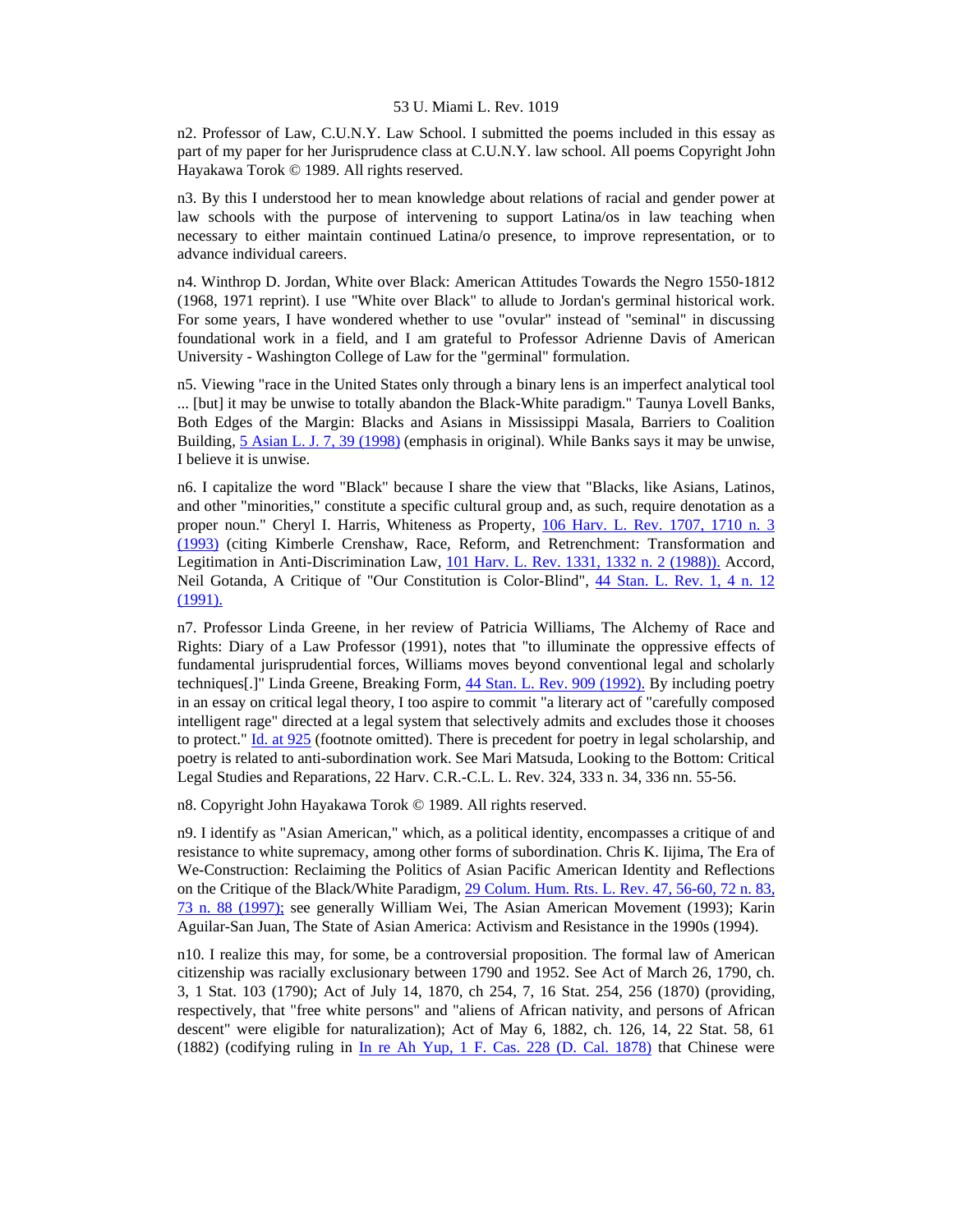neither white nor Black and therefore ineligible for naturalization); [Petition of Easurk Emsen](http://www.lexis.com/research/xlink?searchtype=get&search=273%20F.%20207)  [Charr, 273 F. 207 \(W.D. Mo. 1921\);](http://www.lexis.com/research/xlink?searchtype=get&search=273%20F.%20207) [Ozawa v. United States, 260 U.S. 178, 43 S. Ct. 65](http://www.lexis.com/research/xlink?searchtype=get&search=260%20U.S.%20178)  [\(1922\);](http://www.lexis.com/research/xlink?searchtype=get&search=260%20U.S.%20178) [United States v. Thind 261 U.S. 204, 43 S. Ct. 338 \(1923\)](http://www.lexis.com/research/xlink?searchtype=get&search=261%20U.S.%20204) (Koreans, Japanese, and Asian Indians racially ineligible for naturalization); Note, Status of Filipinos for Purposes of Immigration and Naturalization, 42 Harv. L. Rev. 809, 810 (1928) (Filipino naturalization preclusion under dictum in [Toyota v. United States, 268 U.S. 402, 45 S. Ct. 563, 410-12 \(1925\)](http://www.lexis.com/research/xlink?searchtype=get&search=268%20U.S.%20402) "sound"); Act of March 24, 1934, Pub. L. 127, ch. 84, 14, 48 Stat. 456, 464 (1934) (providing that upon "deferred" Philippine independence, racial ineligibility for naturalization would apply to Filipinos); Immigration and Nationality Act, Pub. L. No. 414, ch. 477, 311, 66 Stat. 163, 239 (1952) (person's right to naturalize "shall not be denied or abridged because of race or sex"). See generally Ian Haney Lopez, White by Law: The Legal Construction of Race (1996). Fewer would accept that race in the definition of citizenship continues to matter, in light of the formal neutrality of American naturalization law today. Immigration and Nationality Act, 311, [8](http://www.lexis.com/research/xlink?searchtype=get&search=8%20USC%201142)  [U.S.C. 1142](http://www.lexis.com/research/xlink?searchtype=get&search=8%20USC%201142) (1998). However, that formal neutrality obscures how in the common sense of race, "American" still means European-derived or white. See Bigotry on Display; Senator D'Amato's Slur, N.Y. Times, Apr. 6, 1995, at A30; D'Amato Gives a New Apology on Ito Remarks, N.Y. Times, Apr. 7, 1995, at A1.

n11. Depending on which cold war perspective one takes, it can be characterized as a rebellion, or a counter-revolution. See generally James A. Michener, The Bridge at Andau (1957); Herbert Aptheker, The Truth About Hungary (1957, 1977 reprint). Both my parents' landowning families were dispossessed after World War II, respectively, after the Hungarian Socialist Workers Party came to power in Hungary and during the American military occupation of Japan.

n12. See infra notes 34-36, 40-52 and accompanying text for discussion of settler-native politics.

n13. Great Britain heavily recruited troops from there starting in the mid-1800s, and since Independence in 1947, Gurkhas have been a significant minority in the armed forces of India. See 5 Encyclopedia Brittanica (Micropaedia) 575 (15th ed. 1991).

n14. Copyright John Hayakawa Torok © 1989. All rights reserved. This poem was based on a conversation I had with Professor Sharon Hom at the C.U.N.Y. while I was a J.D. student. On the underlying incident, the California State Attorney General later determined it was racially motivated. See The United States Commission on Civil Rights, Civil Rights Issues Facing Asian Americans in the 1990s 30-31 (1992). My poems' facts are not completely accurate: the gunman used an AK-47; one of the children was nine, not eight; and four Vietnamese children, not five, were killed. I choose to leave the poem as I wrote it in 1989.

n15. Jorge Noriega, American Indian Education in the United States: Indoctrination for Subordination to Colonialism, in The State of Native America: Genocide, Colonization, and Resistance 380-81 (M. Annette Jaimes, ed., 1992).

n16. Professor, N.Y.U. Law School.

n17. I use this here in a different sense than the context I draw it from. See Mari J. Matsuda, Beside My Sister, Facing the Enemy: Legal Theory Out of Coalition, [43 Stan. L. Rev. 1183](http://www.lexis.com/research/xlink?searchtype=get&search=43%20Stan.%20L.%20Rev.%201183)  [\(1991\).](http://www.lexis.com/research/xlink?searchtype=get&search=43%20Stan.%20L.%20Rev.%201183)

n18. Presumably this is because law teachers, as a group, cannot be considered underprivileged and thus "outsiders."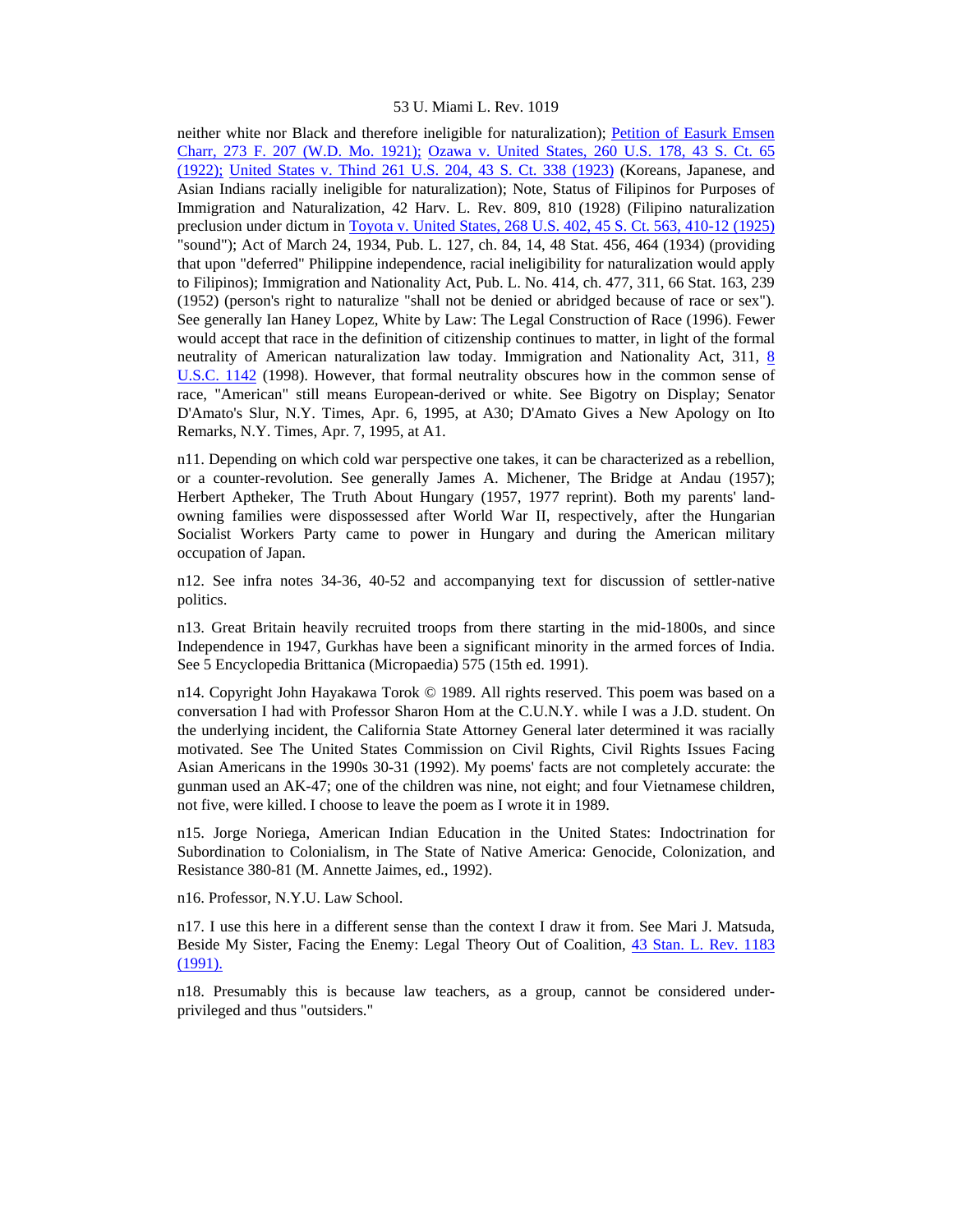n19. Accidents of birth, migration and acculturation being what they are, there are "Asians" who grew up in Spanish or Portuguese-speaking countries. I am thinking, for example, of the Japanese-Peruvian President of Peru, Alberto Fujimori, who is not celebrated for his record on human rights. See Fujimori defends record on human rights, U.P.I., Tues. Oct. 27, 1998 (available on LEXIS); Peru trade welcomed, but democracy must be strengthened, Canada Agence France Presse, Oct. 30, 1998 (available on LEXIS). Or of New York-based designer Jussara Lee and filmmaker Iara Lee, who are sisters of Korean ancestry but grew up in Sao Paulo, Brazil. See Amy M. Spindler, Fashion's Future, in Computer Hues, N.Y. Times, Oct. 3, 1995, at A-23; New York: Spring 99 / Leader of the Pack, etc., Newsday, Sept. 21, 1998, at B-3. New York City has numerous Chinese-Cuban, Chinese-Jamaican, and other such restaurants that reflect similar migration, settlement, and secondary migration. The former Chinese immigration quota of 105 "Chinese" persons per year between 1943 and 1965 counted Chinese persons based on race, no matter what their national origin. Given that history, counting as "Asian" persons of Asian descent from South America feels odd. See Act of Dec. 7, 1943, ch. 344, sec. 2, 57 Stat. 600 (1943); Debate on H.R. 3070 (Repeal of Chinese Exclusion), 89 Cong. Rec. 8582 (Oct. 20, 1943) (Remarks of Representative Gossett).

n20. I am grateful to Professors Francisco Valdez and Lisa Iglesias for making my participation possible.

n21. I believe Professor Derrick Bell, for whom I worked in late 1991, and Professor Richard Delgado, who I met when I was a fellow in 1992-1993 at the University of Colorado at Boulder's then Center for the Study of Race and Ethnicity in America, both encouraged the organizers to invite me to the Fifth Annual Critical Race Theory ("CRT") Workshop in 1993. I attended the workshop in 1994, 1996, and 1997 in whole or in part. The CRT workshop exists to support scholarship and knowledge production.

n22. Marcos Bisticas-Cocoves is a Hegel scholar and Visiting Professor, John Jay College of Criminal Justice, City University of New York.

n23. This is what I understand Professor Martha Fineman at Columbia to mean when she has used the term "perspective jurisprudence." See Elizabeth M. Iglesias & Francisco Valdez, Religion, Gender, Sexuality, Race and Class in Coalitional Theory: A Critical and Self-Critical Analysis of LatCrit Social Justice Agendas, [19 Chicano-Latino L. Rev. 503, 586 \(1998\).](http://www.lexis.com/research/xlink?searchtype=get&search=19%20Chicano-Latino%20L.%20Rev.%20503,at%20586)

n24. This grounds my approach to legal theory. See Matsuda, supra note 7, at 331 (Symposium: Minority Critiques of the Critical Legal Studies Movement).

n25. Mari J. Matsuda, Affirmative Action and Legal Knowledge: Planting Seeds in Plowed-up Ground, 11 Harv. Women's L. J. 1, n. 2 (1988).

n26. Id.

n27. See generally Daniel A. Farber & Suzanna Sherry, Beyond All Reason: The Radical Assault on Truth in American Law (1997). One useful conceptualization is that of shared communal narratives as sources of law, or as "jurisgenerative." When the narratives of different communities within the national community come into conflict, and become the subject of lawsuits, the court's function is to determine which "law" wins, to declare what the law for the broader community within which the conflicting communities contend is. By so doing, the court's function is "jurispathic" - it kills the "law" that is the product of the communal narrative of the community that lost the lawsuit. Robert M. Cover, Foreword: Nomos and Narrative: The Supreme Court 1982 Term, 97 Harv. L. Rev. 4, 15-16, 39-42 (1983).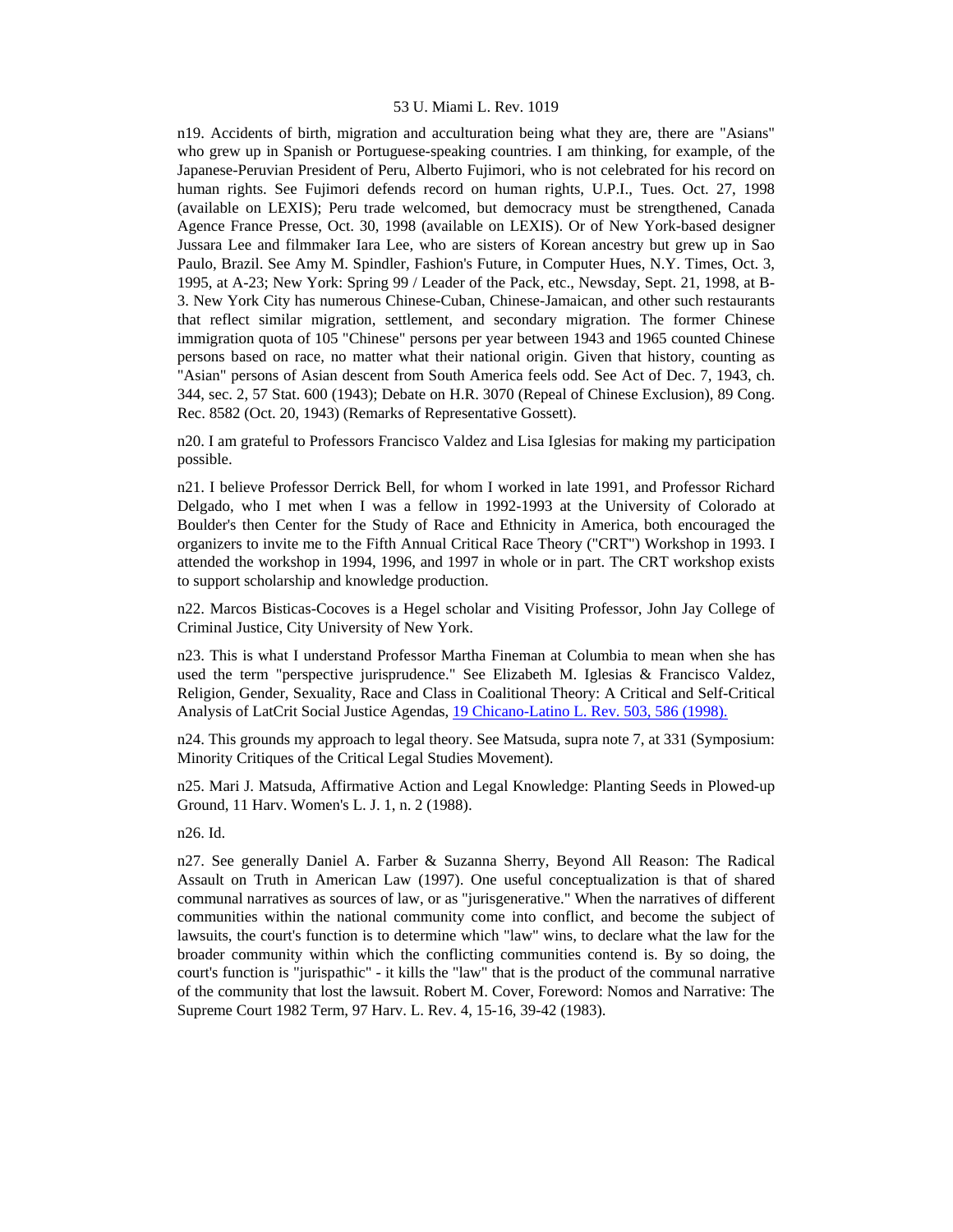n28. Ms. Echaveste observed that this office was originally organized during the Nixon administration as a way to reach out to "minorities."

n29. In an article about the organizing that accompanied her hiring discrimination lawsuit against a law school, Vietnamese American (now C.U.N.Y.) law professor and left activist Maivan Clech Lam discusses the complicity of community-oriented Asian American professionals in silencing her advocates at a community service organization's fundraiser that honored three other Asian immigrant women. She writes "suddenly, I felt myself catapulted back through space and time to Southeast Asia where, reframed, I startlingly recognized myself as a native who looks on in silence while the colonial power dispenses charity to other natives." Maivan Clech Lam, Resisting Inside/Outside Classism, in 11:3 Forward Motion, 59, 60 (July 1992) (Special Issue: Asian Americans and Pacific Islanders: Changing Realities, Revolutionary Perspectives). See also [Lam v. University of Hawaii, 40 F.3d 1551 \(9th Cir.](http://www.lexis.com/research/xlink?searchtype=get&search=40%20F.3d%201551)  [1994\).](http://www.lexis.com/research/xlink?searchtype=get&search=40%20F.3d%201551)

n30. The Japanese American Citizens League ("JACL") and the Organization of Chinese Americans organize an annual Washington D.C. leadership training for officers of their local chapters. I participated in 1994, as board secretary of the New York chapter of JACL.

n31. See The Latino/a Condition: A Critical Reader (Delgado, Richard & Jean Stefancic, eds. 1998).

n32. My teachers on racism and law have included Professors Thomas F. Pettigrew, Haywood Burns, Denise Carty-Bennia, F. Michael Higginbotham and Ronald L. Ellis. My first job after graduating from law school was as a research assistant to Professor Derrick Bell.

n33. See Juan F. Perea, The Black/White Binary Paradigm of Race: The "Normal Science" of American Racial Thought, [85 Cal. L. Rev. 1213 \(1997\);](http://www.lexis.com/research/xlink?searchtype=get&search=85%20Calif.%20L.%20Rev.%201213) Juan F. Perea, Ethnicity and the Constitution: Beyond the Black and White Binary Constitution, [36 Wm. & Mary L. Rev. 571](http://www.lexis.com/research/xlink?searchtype=get&search=36%20Wm%20and%20Mary%20L.%20Rev.%20571)  [\(1995\).](http://www.lexis.com/research/xlink?searchtype=get&search=36%20Wm%20and%20Mary%20L.%20Rev.%20571)

n34. The following books are the basis for this settler/native conception of race, but none of them articulate the paradigm in those terms because they do not center a critique of the black/white binary paradigm of race. Two key works, although without a legal focus, are Roy Harvey Pearce, Savagism and Civilization: A Study of the Indian and the American Mind (1953, rev. ed. 1988) and Reginald Horsman, Race and Manifest Destiny: The Origins of American Racial Anglo-Saxonism (1981). A germinal work that focuses on law, but that stops with the American revolution, is Robert A. Williams, Jr., The American Indian in Western Legal Thought: The Discourses of Conquest (1990). Chapter Two, entitled "The Perfect Instrument of Empire: The Colonizing Discourse of Renaissance Spain" is relevant to the LatCrit project. See also Tomas Almaguer, Racial Fault Lines: The Historical Origins of White Supremacy in California 107-150 (1994) (describing context for white settler extermination of California's indigenous peoples). See generally Felix S. Cohen, Felix S. Cohen's Handbook of Federal Indian Law (1970) Patricia Nelson Limerick, The Legacy of Conquest: The Unbroken Past of the American West (1987); Richard Drinnon, Facing West: The Metaphysics of Indian-Hating and Empire-Building (1980); Richard Drinnon, Keeper of Concentration Camps: Dillon S. Meyer and American Racism (1987).

n35. The periodization scheme that I was going to use initially - colonial, ante-bellum, postcivil-war - does not work for the "colonizing settler/native paradigm." The Civil War probably merely slowed the settlement of Indian country, by distracting the United States military from protecting settlers from Indian resistance to settler land grabs.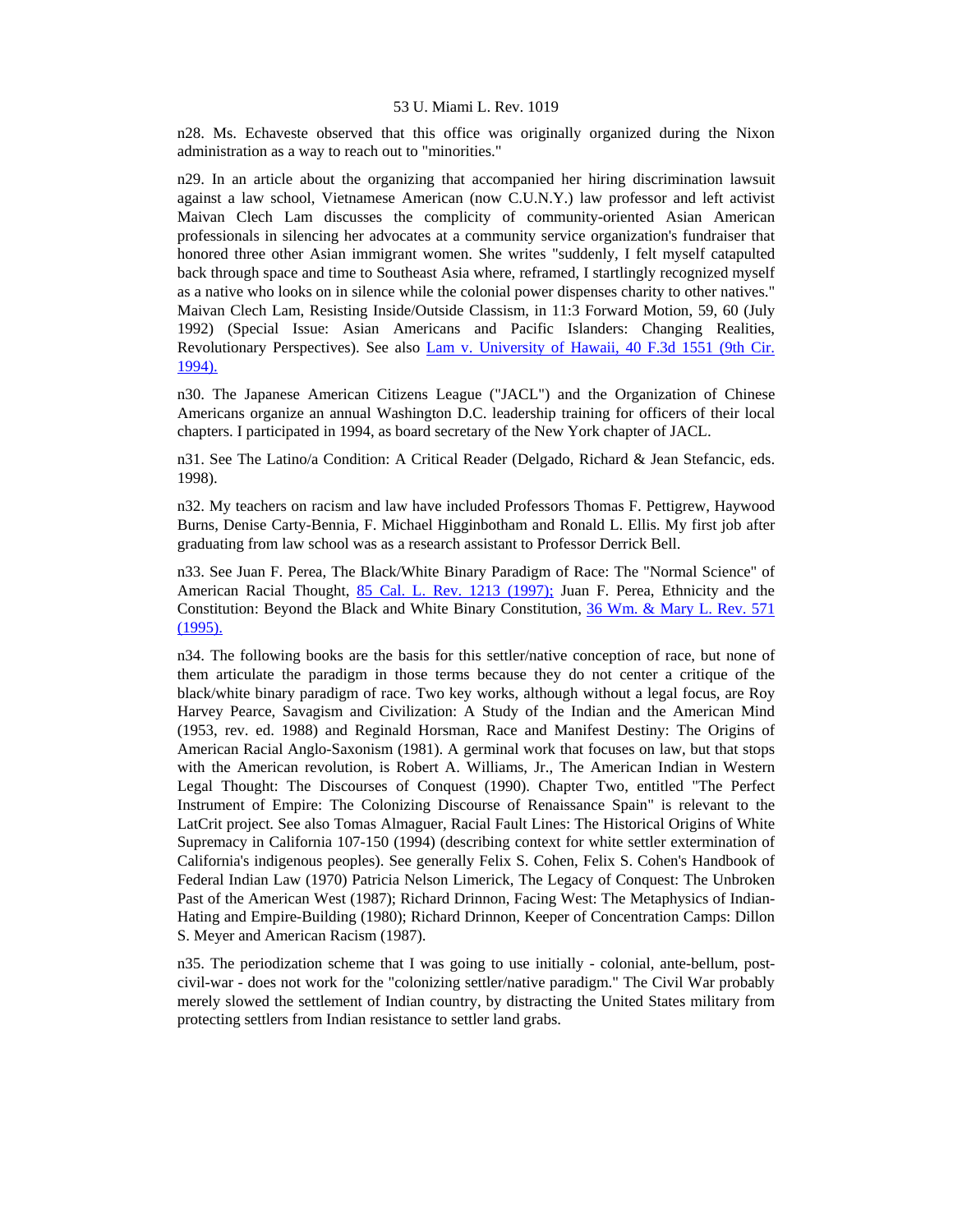n36. At the November 1997 Yale CRT Conference, a key plenary centered this project in critical race discourse. The CRT and Indigenous Peoples Plenary was moderated by Professor Jo Carillo; Speakers included Professor John Borrows, Professor Patricia Monture-Angus, Kekailoa Perry, and Estevan Rael y Galvez. Estevan, at the invitation of Professor Sumi Cho of DePaul Law School, has been deeply engaged in the last several workshops in opening up the space for this discussion in critical race discourse. I do not know whether Indigenous Peoples were a focus in the first four workshops.

n37. This is defined as non-Black racial minorities other than Native Americans, including Latina/os and Asian and Pacific Islander groups. Neil Gotanda, "Other Non-Whites" in American Legal History: A Review Essay on Justice at War, [85 Colum. L. Rev. 1186, 1188](http://www.lexis.com/research/xlink?searchtype=get&search=85%20Colum.%20L.%20Rev.%201186,at%201188)  [\(1985\).](http://www.lexis.com/research/xlink?searchtype=get&search=85%20Colum.%20L.%20Rev.%201186,at%201188)

n38. An article that takes a multilingual approach to case and race analysis is Adrienne D. Davis, Identity Notes Part One: Playing in the Light, [45 Am. U. L. Rev. 695, 702-16 \(1996\)](http://www.lexis.com/research/xlink?searchtype=get&search=45%20Am.%20U.L.%20Rev.%20695,at%20702) (analyzing Hudgins v. Wright,  $11$  Va. (1 Hen. & M.) 134 (1806) and People v. Hall,  $4$  Cal. 399  $(1854)$ ).

n39. I find problematic, for example, the claim that the 1885 Rock Springs, Wyoming, massacre, in which the Chinese section of town was destroyed and twenty-eight Chinese miners were killed, was "one of the worst race riots in nineteenth-century American history." Charles J. McClain, In Search of Equality: The Chinese Struggle Against Discrimination in Nineteenth Century America 173 (1994). Cf. Almaguer, supra note 34, at 122-125 (describing 1849 Clear Lake and 1853 Smith River massacres, in which predominantly white mobs killed, respectively, over 200 and over 450 indigenous persons).

n40. See Horsman, supra note 34, at 189-207 (chapter entitled "Racial Destiny and the Indians" discussing how ideas of Indian inferiority and unassimilability developed to justify conquest and forced removal). "The racialization of identity and the racial subordination of Blacks and Native Americans provided the ideological basis for slavery and conquest. Although the systems of oppression of Blacks and Native Americans differed in form - the former involving seizure and appropriation of labor, the latter entailing the seizure and appropriation of land undergirding both was a racialized conception of property implemented by force and ratified by law." Harris, supra note 6, at 1715 (footnote and citation omitted)

n41. At my first CRT Workshop, Professor Cheryl Harris stated that it is important in our work to be careful about, and I am mindful of, the distinctions between analogy, equivalence, and alliance. The four analogies are not meant to be exclusive.

n42. Limerick, supra note 34, at 235-36.

n43. See, e.g. Vine Deloria, Jr. Behind the Trail of Broken Treaties: An Indian Declaration of Independence (1985); Edward Lazarus, Black Hills, White Justice: The Sioux Nation Versus the United States 1775 to the Present (1991).

n44. Limerick, supra note 34, at 192-95 (discussing federal policies of Indian removal, concentration and confinement on reservations).

n45. Noriega, supra note 15, at 371-402.

n46. Francis Paul Prucha, American Indian Treaties: The History of a Political Anomaly (1994); Francis Paul Prucha, The Great Father: The United States Government and the American Indians (1984).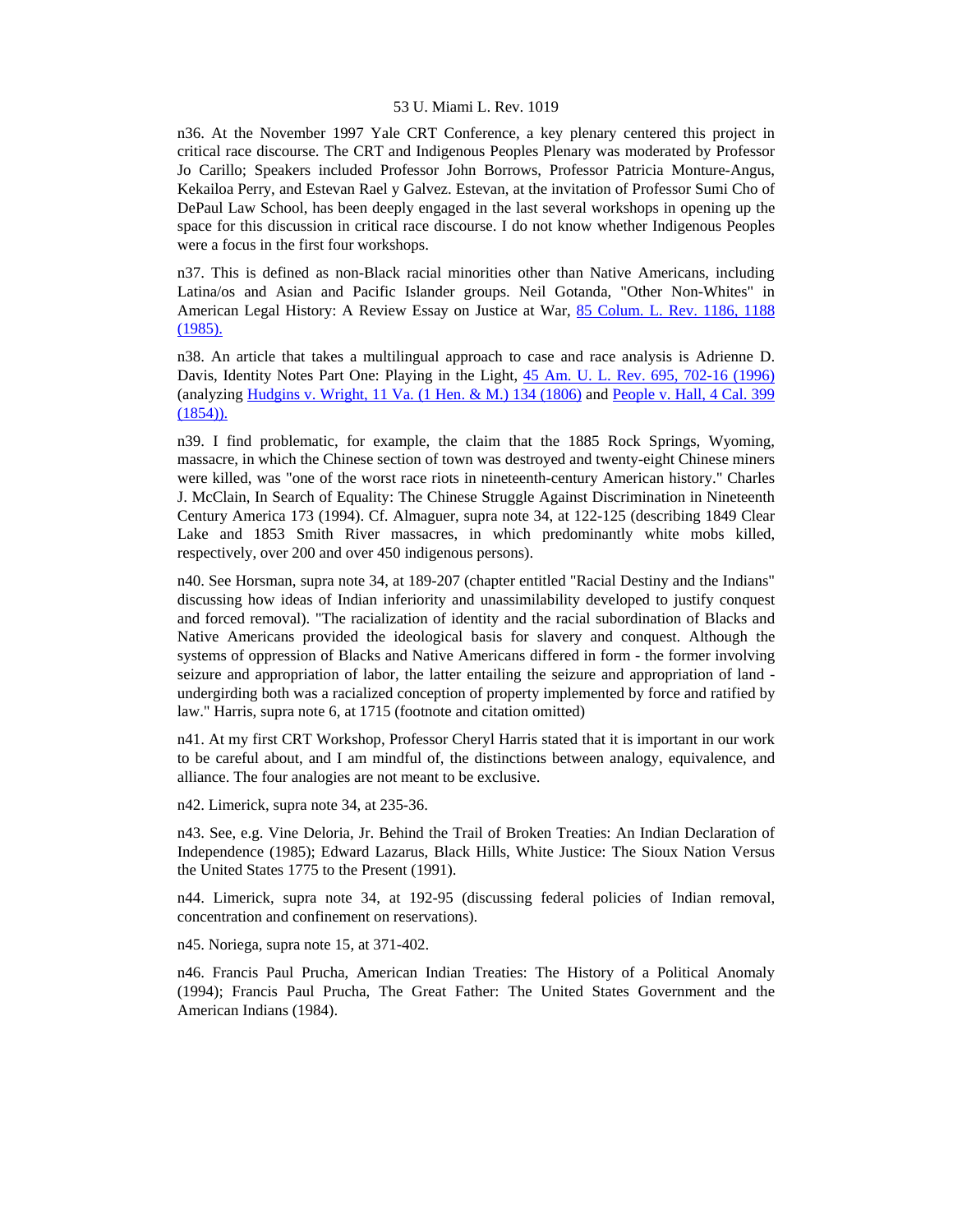n47. Rodolfo Acu<tild n>a, Occupied America: A History of Chicanos 18-20 (3d ed. 1988); Treaty of Peace with the Republic of Mexico, Feb. 2, 1848, U.S.-Mex., 9 Stat. 922 (Treaty of Guadalupe-Hidalgo) (encompassing territory which became Texas, New Mexico, California and part of Colorado). See Horsman, supra note 34, at 208-48 (chapters entitled "Anglo-Saxons and Mexicans" and "Race, Expansion and the Mexican War").

n48. Treaty of Paris, Dec. 10, 1898, U.S.-Spain, 30 Stat. 1754 (encompassing the Phillippines, Puerto Rico and Cuba). See generally Horsman, supra note 34, at 272-97 (chapter entitled "Expansion and World Mission").

n49. See e.g. Acu<tild n>a, supra note 47, at 20.

n50. Acu<tild n>a, supra note 47, at 143-49 (federal Indian reservations in California); Report of the Commission on Wartime Relocation and Internment of Civilians: Personal Justice Denied (1982); Michi Weglyn, Years of Infamy: The Untold Story of America's Concentration Camps (updated ed. 1996).

n51. Noriega, supra note 15, at 375-80.

n52. Id. at 380-81.

n53. See Iijima, supra note 9, at 68-74.

n54. On the colonial era development of the white-over-Black language, see A. Leon Higginbotham, Jr., In the Matter of Color: Race and The American Legal Process: The Colonial Period (1978, 1990 reprint).

n55. See generally Stephen Jay Gould, The Mismeasure of Man (rev. ed. 1996); Thomas F. Gossett, Race: The History of an Idea in America (1963). On the development of scientific racism, see William R. Stanton, The Leopard's Spots: Scientific Attitudes Toward Race in America, 1815-1859 (1960).

n56. See generally C. Vann Woodward, The Strange Career of Jim Crow (3d ed. 1974).

n57. Frederick Jackson Turner in The Reader's Companion to American History 1090 (Eric Foner & John A. Garraty, eds. 1991).

n58. Vincent Harding, The Vocation of the Black Scholar and the Struggles of the Black Community in Education and Black Struggle: Notes from the Colonized World 17 (Institute of the Black World ed. 1974).

n59. David Levering Louis, W.E.B. Du Bois, Biography of a Race 405 (1993).

n60. Matsuda, supra note 17, at 1189.

n61. Mari J. Matsuda, When the First Quail Calls: Multiple Consciousness as Jurisprudential Method, 14 Women's Rts. L. Rep. 297 (1992)

n62. Limerick, supra note 34, at 18. For a broader - perhaps an Atlantic - lens, see Eric Williams, From Columbus to Castro (1970); Michel Beaud, A History of Capitalism, 1500- 1980 (1983); Eric Williams, Capitalism and Slavery (1944, 1966 reprint); C.L.R. James, The Black Jacobins: Toussaint L'Ouverture and the San Domingo Revolution (1963, 1989 reprint); Walter Rodney, How Europe Underdeveloped Africa (rev. ed. 1981).

n63. I define progressive internationalism as the antithesis of the internationalism produced by the globalization of capital. My cosmopolitanism and internationalism is a product of a childhood shaped by my father's employment by a transnational corporation and later by the U.N. Progressive internationalism projects the National Lawyers Guild's statement of purpose,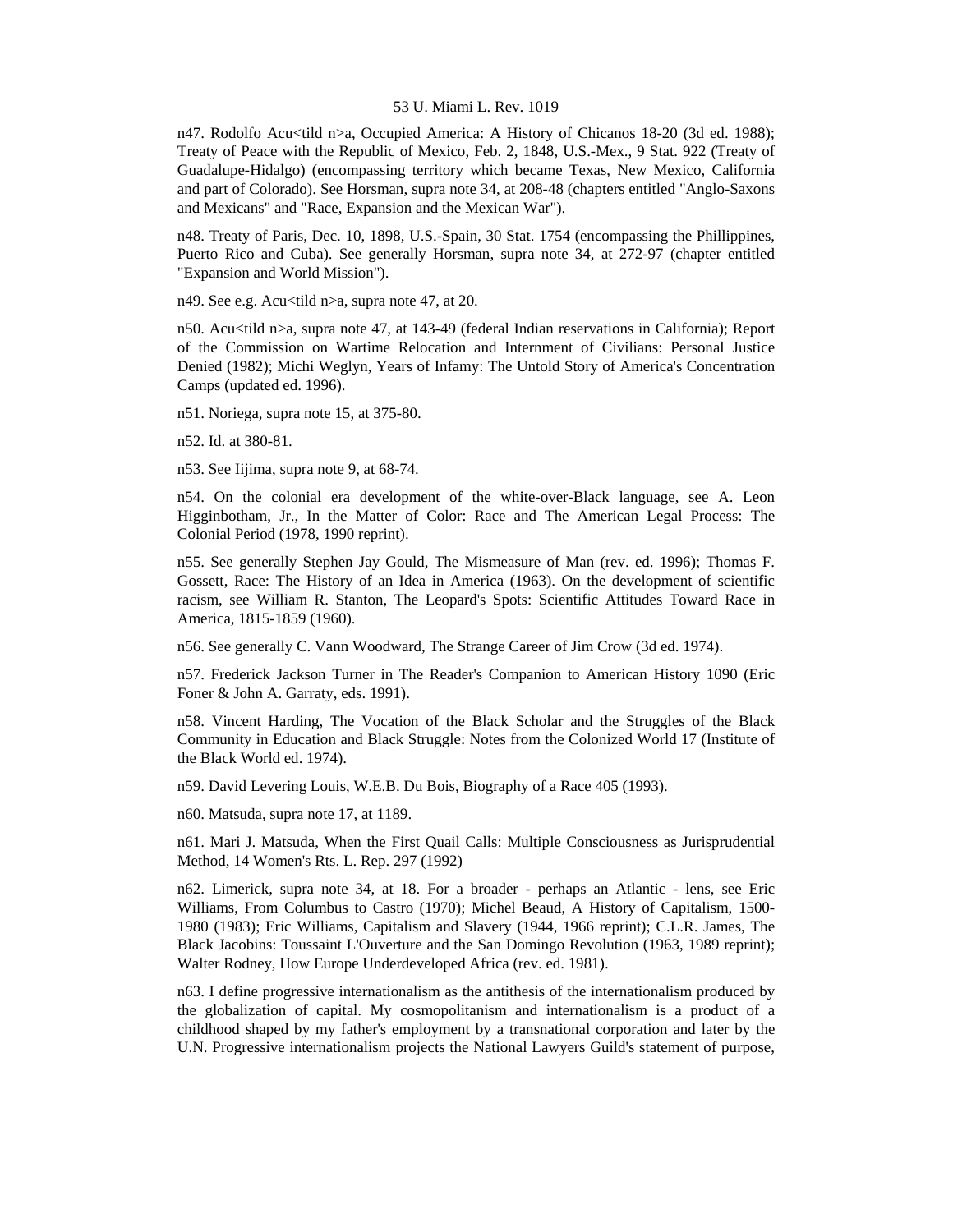"that human rights be held more sacred than property interests," internationally. The International Association of Democratic Lawyers is one such internationalist group. See Charles J. Ogletree, Jr. In Memoriam: A Tribute to W. Haywood Burns and M. Shanara Gilbert: Revolutionaries in the Struggle for Justice,  $2$  Clinical L. Rev. 5, 11-12 (1996); Capetown Commemoration (April 1996) Haywood Burns, Shanara Gilbert, Felicia Roberts (videotape available from sirotkin<at>nela.org). See also Elizabeth M. Iglesias, Foreword: International Law, Human Rights and LatCrit Theory, 28 U. Miam Inter.-Am. L. Rev. 177 (1996-1997) (Symposium: International Law, Human Rights and LatCrit Theory).

n64. Final plenary, of the LatCrit III Conference.

n65. I do not mean to suggest by the poem that a golden age preceded the period of conquest, colonization, enslavement, and settlement in the Americas, Africa, and Asia. Rather, I hope that by careful examination of the historical processes of subordination, we can recognize that more unites us than divides us in the common struggle against white supremacy. Cf. Lothrop Stoddard, The Rising Tide of Color Against White World-Supremacy (1922).

n66. Copyright John Hayakawa Torok © 1989. All rights reserved.

n67. Professor of Law, U.C.L.A. School of Law.

n68. Supra note 64.

n69. The call to examine Black and indigenous histories and claims is not entirely new in critical race discourse. See Matsuda, supra note 7, 335 n. 50.

n70. I allude to Michael Harrington's book, The Other Americans: Poverty in the United States (1962). This book helped to prompt and shape the War on Poverty during the Kennedy and Johnson administrations. See Michael Harrington, in The Reader's Companion, supra note 57, at 489-90. I do not thereby intend to de-center Central and South America, the Caribbean and Canada, but rather to point to the relations of inequality that exist between these regions and countries and the United States.

n71. The idea that non-white migration threatens white supremacy was integrated with the United States version of the yellow peril idea. Gary y. Okihiro, Margins and Mainstreams: Asians in American History and Culture, 131-35 (1994).

n72. See generally Kevin R. Johnson, Fear of an "Alien Nation": Race, Immigration and Immigrants, [7 Stan. L. & Pol'y Rev. 111 \(1996\);](http://www.lexis.com/research/xlink?searchtype=get&search=7%20Stan.%20L.%20%26%20Pol) Kevin R. Johnson, Civil Rights and Immigration: Challenges for the Latino Community in the Twenty-First Century, 8 La Raza L. J. 42 (1995); Kevin R. Johnson, The Antiterrorism Act, the Immigration Reform Act, and Ideological Regulation in the Immigration Laws: Important Lessons for Citizens and Noncitizens, [28 St. Mary's L. J. 833 \(1997\).](http://www.lexis.com/research/xlink?searchtype=get&search=28%20St.%20Mary)

n73. I wrote this in 1988 after a conversation with a New York City cabdriver from Afghanistan. See also Exiled in the Land of the Free: Democracy, Indian Nations and the U.S. Constitution (Oren Lyons & John Mohawk, eds. 1992); Mary Francis Berry, Black Resistance, White Law: A History of Constitutional Racism in America (2d ed. 1994).

n74. Harding, supra note 58, at 8.

n75. Id. at 14, 16.

n76. Id. at 26.

n77. Id. at 27-8 (quoting Martin Luther King, Jr., Honoring Doctor DuBois, in Freedomways 109 (Spring 1968)).